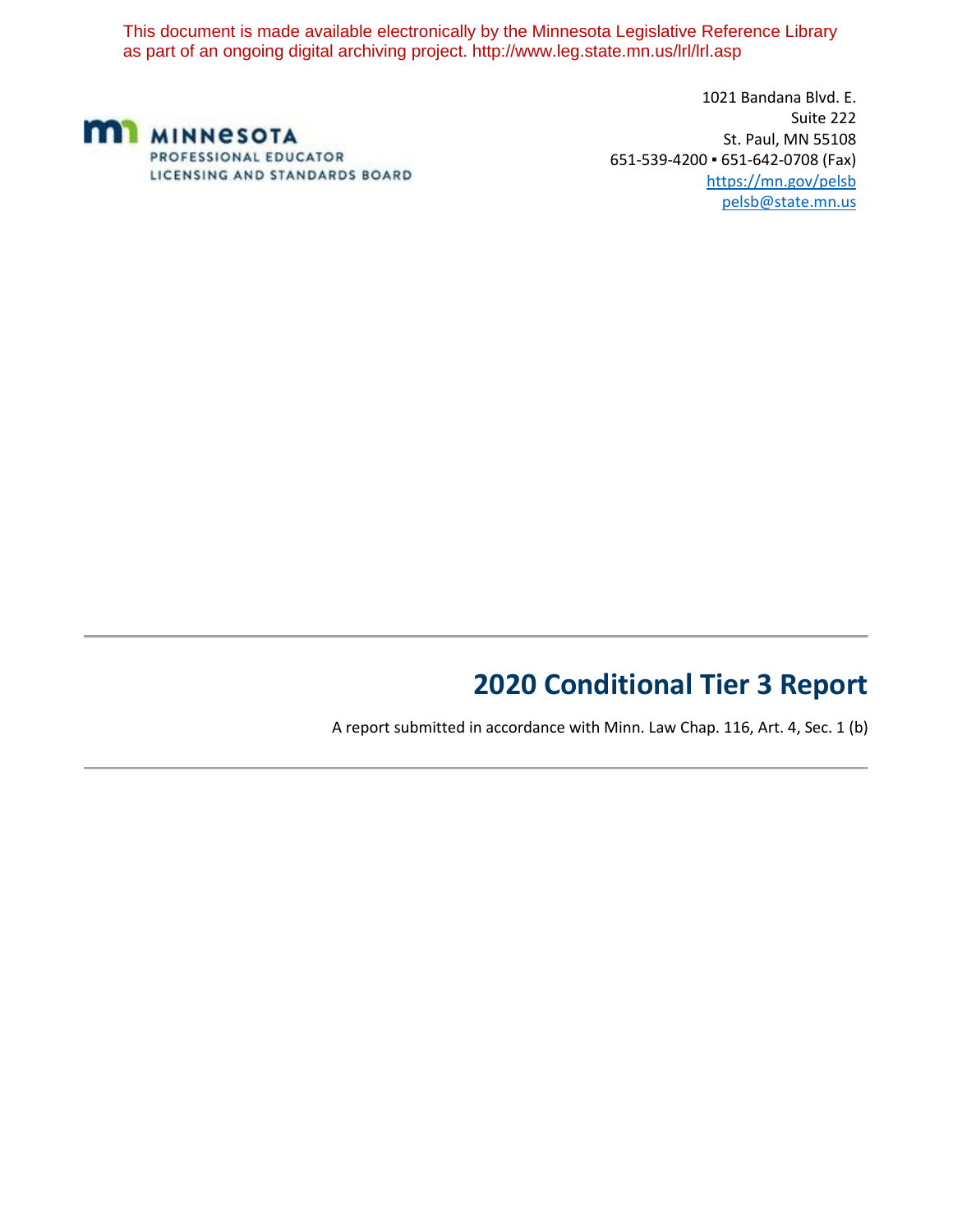### **For More Information:**

Alex Liuzzi Executive Director Professional Educator Licensing and Licensing Standards Board 1021 Bandana Blvd. E, Suite 222 St. Paul, MN 55108 [alex.liuzzi@state.mn.us](mailto:alex.liuzzi@state.mn.us)

### **Report Cost**

As required by Minn. Stat. 3.197, this report cost approximately \$196.84 to prepare.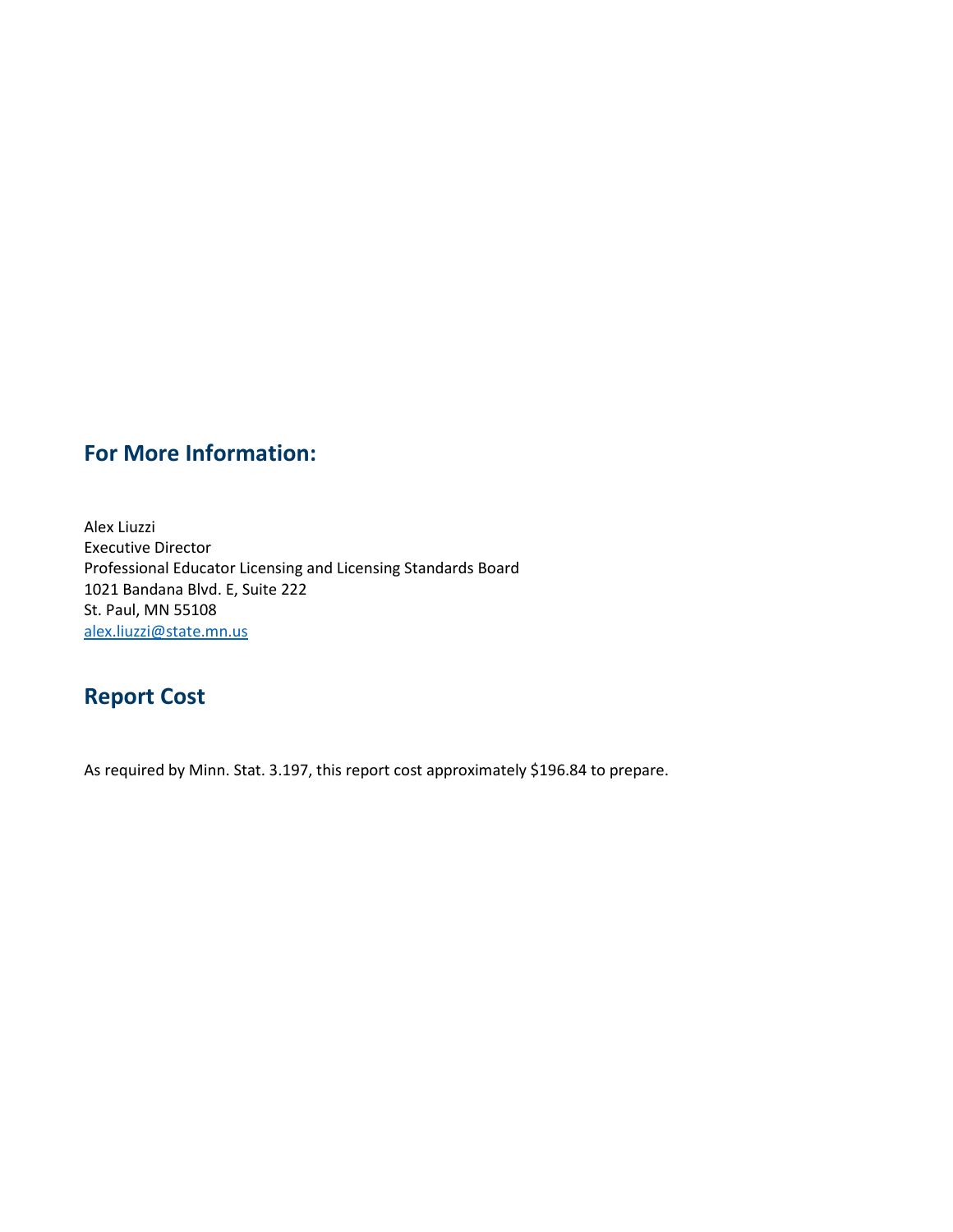

# **2020 Conditional Tier 3 Report**

In accordance with MN Law, Chapter [116, Art. 4 Sec. 1 \(b\),](https://www.revisor.mn.gov/laws/2020/0/Session+Law/Chapter/116/) PELSB issued Conditional Tier 3 licenses for teachers unable to meet the testing requirements in MN. Stat. 122A.183 and 122A.185 due to COVID-19 related testing center closures and cancellations.

The Conditional Tier 3 licenses were issued between June 8, 2020 and November 30, 2020 (30 days after the last date an application could be received under the statute).

Table 1: General Conditional Tier 3 License totals

| Licenses issued                                                           | 1108      |
|---------------------------------------------------------------------------|-----------|
| Individuals receiving more than one Conditional Tier 3 license            | 198       |
| Individuals licensed:                                                     | 910       |
| Individuals licensed with preparation from another state                  | 334 (37%) |
| Individuals licensed with preparation from an approved Minnesota provider | 576 (63%) |

#### Table 2: Number of individuals by race/ethnicity

| <b>Race/Ethnicity</b>          | <b>Individuals</b> | <b>Percent of Total</b><br>(unduplicated) |
|--------------------------------|--------------------|-------------------------------------------|
| American Indian/Alaskan Native | 11                 | 1.21%                                     |
| Asian                          | 34                 | 3.74%                                     |
| <b>Black</b>                   | 33                 | 3.63%                                     |
| Hawaiian/Pacific Islander      | 1                  | 0.11%                                     |
| Hispanic                       | 35                 | 3.85%                                     |
| White, not Hispanic            | 566                | 62.20%                                    |
| <b>Multiple Categories</b>     | 6                  | 0.66%                                     |
| Not Specified                  | 224                | 24.62%                                    |

Table 3: Two largest areas issued out of 44 different licensure areas granted

| Licensure Area                 | <b>Percent of Total (duplicated)</b> |
|--------------------------------|--------------------------------------|
| Elementary                     | 32%                                  |
| <b>Special Education Areas</b> | 16%                                  |